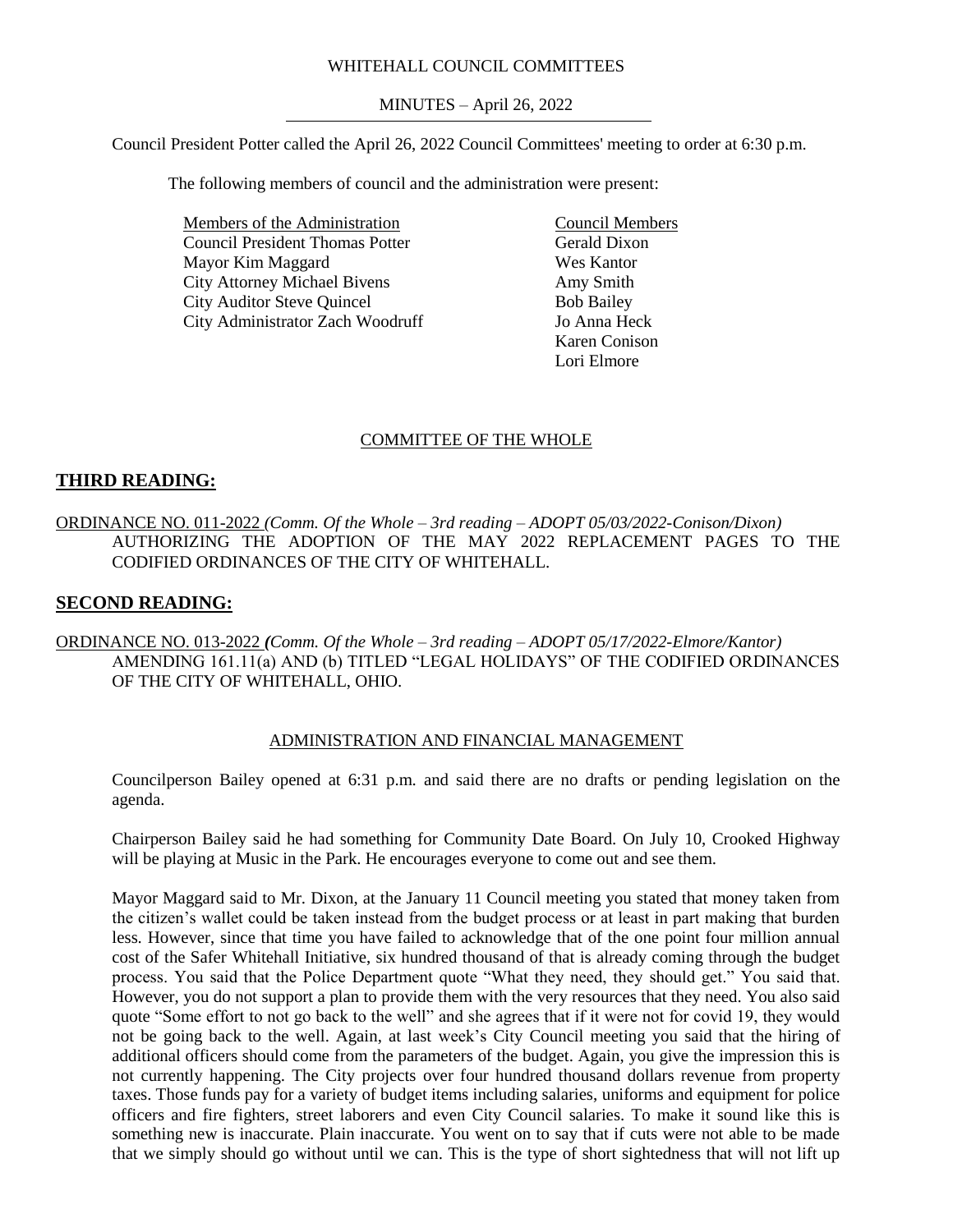our community or make our seniors, children and neighbors safer. As she has repeated over and over, our number one priority is the safety of this community. That is why the police budget has increased forty-six percent and the number of officers has increased by six since 2012. The single largest expense in the general fund budget is the Division of Police at approximately twenty three percent and that is why it is the number one priority. It was and will continue to be the number one priority in our budgets. We did all that while increasing street maintenance and parks systems. However, the one thing we could not foresee is the once in a century pandemic. That is covid 19 and as you are aware, you were budgeting and we were budgeting to fully fund this initiative in the budget process. In 2020, we even began the architect selection process. If not for covid, we would not be going back to the well, as you so say and as you put it. As you are aware and you have been told in meetings, the funding of the Safer Whitehall Initiative can be found in the amount of refunds we were projecting this year. From one point two million in 2019 to four million this year. We could have done this if covid 19 had not hit. So Mr. Dixon, you have had your four months to study this issue, you have had multiple meetings with myself, the City Auditor, the City Administrator and the Chief of Police. Since we are still in the Finance Committee, thank you Bob, I would like to know how you plan to cut one point four million from the budget to fund this plan, specifically what cuts would you propose. What programs would you terminate? You are the appropriating authority so you can do that. What positions would you eliminate or layoff? What services would you reduce? Here is your budget, take a look at that and I look forward to hearing from you. Thank you.

Chairperson Bailey asked Mr. Dixon if he would like to respond.

Mr. Dixon said he thinks that he has been clear about what he felt about Issue 10. It seems to him that when anyone disagrees with the status quo here, sort of ganged up on. He feels like because he did not say yes, as most people say yes at City Hall that he is somehow a villain. He thinks he has stated himself very clearly. It is not his business to go through the budget, line by line, and tell the Mayor what it is that she should cut, only the feeling is just as he has stated both on the blog and in meetings with her.

City Administrator Woodruff said his question would be, certainly Mr. Dixon, you have looked through the budget at this point and no one is trying to gang up on you other than when you say (too many talking at once.) You had said we could find it in the budget, where would you proposed the cuts come from. I think if you are going to propose that residents do not support the levy and you say we can find it in the budget, I think there is a responsibility to tell people what those cuts would be. They could hire twenty more police officers tomorrow but we would just have to eliminate the Fire Department. I think residents would want to know what cuts you propose because when you say ganging up, the rest of your colleagues support this plan and understand that there is not one point four million dollars. They have gone through the budget the same way you have because you have had a copy of the budget since they proposed it in November. I would just want to know what cuts you propose to make.

Chairperson Dixon said he has stated an overview on how he feels on the matter with Mr. Woodruff and the Mayor and (coughing.) Now they know how he feels it is up to them. He has talked about properties ownership that Whitehall has taken on. He talked about parks and rec, the benefits, the salaries that do not exactly stay in line with what the average Whitehall citizen makes.

Mr. Woodruff said he wants to make sure he understand. You are proposing that we would reduce salaries to be consistent with the average resident. Is that accurate?

There was further conversation about responsibility and that Mr. Dixon is going to have to legislate and appropriate by more than feelings.

Chairperson Bailey said to President Potter that he was going to take control of his committee and stop this discussion at this point so everyone can reflect on it from here. However, he neglected to complete a thought in poll council last week and that was the crux of what he was saying about looking down the road ten or fifteen years is that we also might have to consider if the government installation north of them changes and they lose that percentage of the budget. If you do not know how much that is, you need to know because in your thinking, that has to be in the back of your mind. They were faced with losing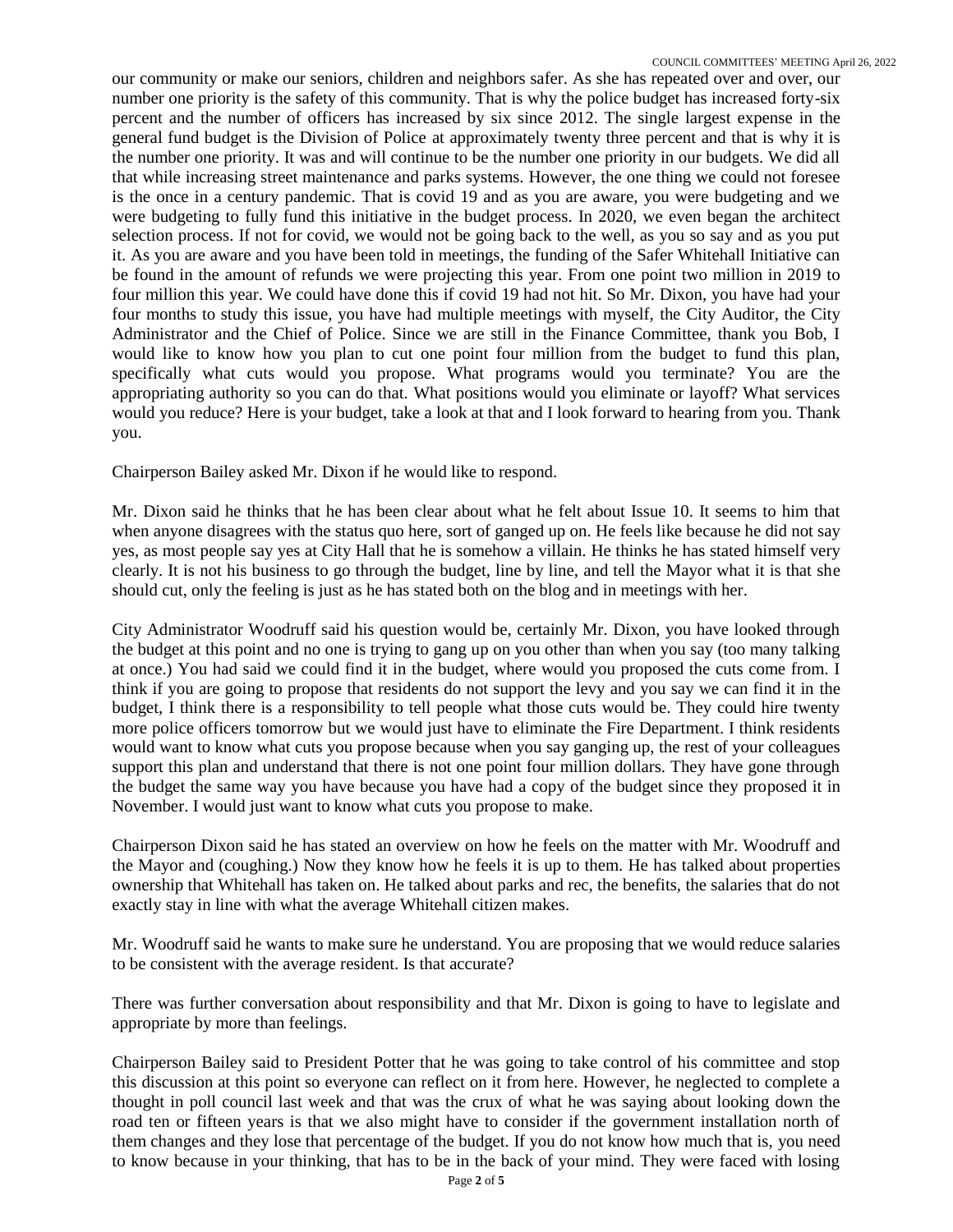the tax base out of there not too long ago. The thing is if that tax base goes away, maybe police, fire and services go away. It is a large portion of their budget. All the things that are important to this community could just disappear. Sitting here now, they need to be thinking far ahead about the what if's. That what if is big. That was part of his consideration.

Chairperson Dixon said he understand and appreciates all those things. He happens to disagree and there are reasons he has stated why he disagrees. He has not gone through the budget and picked out every penny and one hundred dollar bill from it. He gave an overview of it. This is where he stands and this is how he feels.

Chairperson Bailey said this discussion is over Mr. President, hearing nothing further, Councilperson Bailey closed at 6:44 p.m.

# COMMUNITY STANDARDS AND ENFORCEMENT

Chairperson Smith opened at 6:45 p.m. and said there are no drafts or pending legislation on the agenda.

## ORDINANCE NO. 017-2022 DRAFT # 1

AMENDING, APPENDIX – TRAFFIC SCHEDULE IV, OF THE TRAFFIC CODE, OF THE CODIFIED ORDINANCES OF THE CITY OF WHITEHALL, OHIO, ENTITLED "PARKING PROHIBITED ALL TIMES" AND DECLARING AN EMERGENCY.

City Administrator Woodruff said that all of Council is aware the installation of the traffic calming islands on Maplewood is almost complete. They have erected the no parking signs but if someone were to park there, there is no enforcement currently under the code to allow the safety forces to remedy the issue. The second part in talking to his team about the Maplewood issue, this issue on Wright Avenue came up. They believe there was an error, as they can see it talks about going west on Wright across Yearling. Wright does not go that way so it puts it on the east as intended and this will prohibit the parking so close to the stop sign and the intersection that has been an issue from time to time.

Chairperson Bailey asked if there was a map, they could look at and Mr. Woodruff replied that he would make sure they had a copy tomorrow.

Chairperson Bailey aske if this has to go on first reading and Mr. Woodruff replied that they have already installed these medians so being able to provide for the enforcement of no parking so they do not create potential safety hazards.

*(Comm. Stand & Enf – 1st reading – ADOPT 05/03/2022–Smith/Conison)*

Having nothing further, Chairperson Smith closed at 6:48 p.m.

## COMMUNITY AND ELDER ADVOCACY

Chairperson Dixon opened at 6:48 p.m. and said there are no drafts or pending legislation on the agenda.

Chairperson Dixon said he went last week to the April senior center birthday. He believes the program that will be happening every month. He met many fellow seniors.

Page **3** of **5** Chairperson Dixon wanted to poll council to see what their thoughts were on getting rid of property taxes for people sixty-five and older. He put a meme on Facebook and he thought it was a good idea. Sadly, seniors have a limited income and congress is always threatening to take away benefits or the do not have enough money for it. He does not know if this has ever had and traction under it or enough to bring it to discussion. In his mind, and this is the beginning of the conversation and he does not know where it will go or what power they have as a governing body to influence people. He would like to get a letter with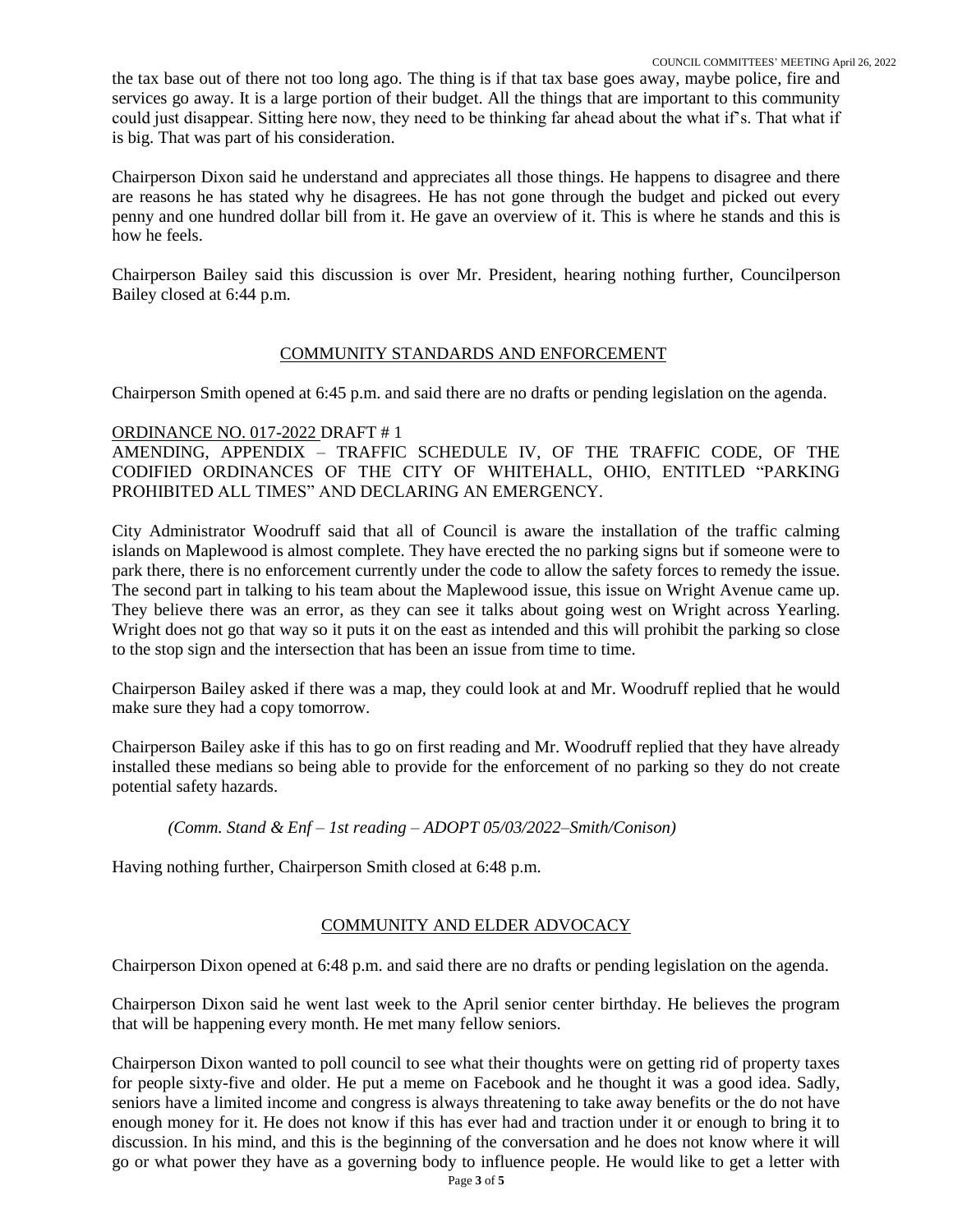their signatures on it down to the Statehouse or Michael Stinziano to see what happens. What are the thoughts on this?

Chairperson Bailey asked what the Homestead Act was.

Auditor Quincel replied it is a reduction on the property tax bill.

Chairperson Kantor asked about the citizen who does not have kids who go to Whitehall City Schools, should they have to pay the school tax.

Auditor Quincel replied that seventy five percent of your property tax goes to the school district.

Mayor Maggard said the city receives fourteen dollars for every one thousand dollars in property taxes paid. That is something that would need to be discussed with the district.

It was decided that Mr. Dixon would bring to Council some numbers, examples, some demographics and data that they can look at and make an informed decision. He will get back to them.

Chairperson Bailey gave an update on the resolution to the issue the woman who came to Council last week had.

Having no further business, Chairperson Dixon closed at 6:56 p.m.

#### ECONOMIC DEVELOPMENT

Chairperson Kantor opened at 6:57 p.m. and said there are no drafts or pending legislation on the agenda.

Chairperson Kantor said that Jays Automotive, one of the oldest businesses in Whitehall has been sold.

Having nothing further, Chairperson Kantor closed at 6:59 p.m.

#### INFRASTRUCTURE, MAINTENANCE AND SERVICE

Chairperson Conison opened at 6:59 p.m. and said there are no drafts or pending legislation on the agenda.

There was no discussion in Infrastructure, Maintenance and Services.

Having nothing further, Chairperson Conison closed at 6:59 p.m.

#### PUBLIC SAFETY

Chairperson Elmore opened at 6:59 p.m. and said there are no drafts or pending legislation on the agenda.

Chairperson Elmore said the Safer Whitehall Town Hall was very informative and it was a way for the residents to have the opportunity to learn about Issue 10. Because it is National Telecommunications Week, she thanked all the Whitehall dispatchers by name. She thanked the first responders for their help in cleaning up the community. She reminded everyone that May 3 is the primary election and to vote yes on Issue 10.

City Administrator gave an update on the fires at Woodcliff Condominiums and the funding needed to start demolition.